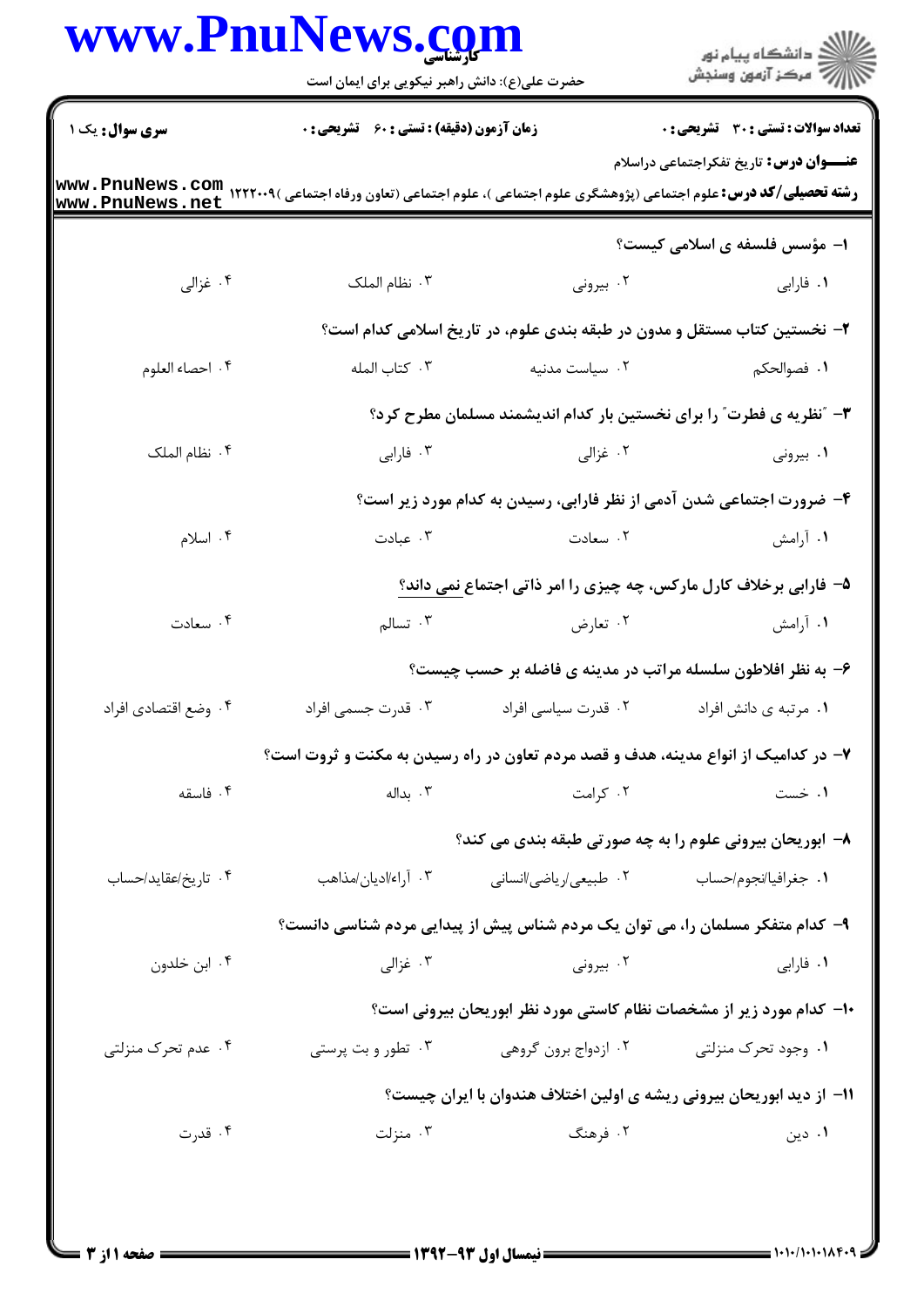|                        | www.PnuNews.com<br>حضرت علی(ع): دانش راهبر نیکویی برای ایمان است                                                                                                           |                                                                                           | ر<br>دانشڪاه پيام نور)<br>ا∛ مرڪز آزمون وسنڊش         |  |
|------------------------|----------------------------------------------------------------------------------------------------------------------------------------------------------------------------|-------------------------------------------------------------------------------------------|-------------------------------------------------------|--|
| <b>سری سوال :</b> ۱ یک | <b>زمان آزمون (دقیقه) : تستی : 60 ٪ تشریحی : 0</b>                                                                                                                         |                                                                                           | <b>تعداد سوالات : تستي : 30 ٪ تشريحي : 0</b>          |  |
|                        |                                                                                                                                                                            |                                                                                           | <b>عنـــوان درس:</b> تاریخ تفکراجتماعی دراسلام        |  |
| www.PnuNews.net        | <b>رشته تحصیلی/کد درس:</b> علوم اجتماعی (پژوهشگری علوم اجتماعی )، علوم اجتماعی (تعاون ورفاه اجتماعی )۱۲۲۲۰۰۹ میلادی <b>www . PnuNews . com</b><br>------ EmirMorra onat li |                                                                                           |                                                       |  |
|                        |                                                                                                                                                                            | ۱۲- بنابر نظر بیرونی، جامعه ی هندی چه نوع جامعه ای است؟                                   |                                                       |  |
| ۰۴ بی طبقه             | ۰۳ طبقه ای                                                                                                                                                                 | ۲ ادبی                                                                                    | ۰۱ سیاسی                                              |  |
|                        |                                                                                                                                                                            | ۱۳- غزالی مطابق با کدام مورد زیر، وظایف و نقش زنان را در جامعه مشخص می کند؟               |                                                       |  |
| ۰۴ طبیعت زنان          | ۴. آگاهی های حاکم                                                                                                                                                          | ۰۲ موقعیت سیاسی                                                                           | ٠١. موقعيت اجتماعي                                    |  |
|                        |                                                                                                                                                                            |                                                                                           | <b>۱۴</b> – انواع حکمت از دید خواجه نصیر کدام اند؟    |  |
| ۰۴ اخلاق/تدبير         | ٠٣ الهيات/رياضيات                                                                                                                                                          | ۰۲ منزل/مدن                                                                               | ۰۱ نظری/عملی                                          |  |
|                        | ۱۵−۔ در دیدگاه خواجه نصیر،کدام نوع حکمت بایستی انتظام بخش نظام معاش، معاد و کمال انسانی باشد؟                                                                              |                                                                                           |                                                       |  |
| ۰۴ الهي                | ۰۳ اخلاقی                                                                                                                                                                  | ۰۲ عملی                                                                                   | ۰۱ نظری                                               |  |
|                        |                                                                                                                                                                            | ۱۶- خواجه نصیرالدین، اساس تشکیل جامعه ی بشری را مبتنی بر چه اصلی می داند؟                 |                                                       |  |
| ۰۴ استخدام             | ۰۳ همکاری                                                                                                                                                                  | ۰۲ نیازها                                                                                 | ٠١. اقتصاد                                            |  |
|                        | ۱۷- دو عامل عمده در شکل گیری اجتماع، از دیدگاه خواجه نصیر، چیست؟                                                                                                           |                                                                                           |                                                       |  |
|                        | ۰۲ نیاز به غذا و همسر                                                                                                                                                      | ۰۱ نیاز به غذا و مسکن است. است که با سال به عنوا و مسکن                                   |                                                       |  |
|                        | ۰۴ نیاز به پوشاک و مسکن                                                                                                                                                    |                                                                                           | ۰۳ نیاز به غذا و پوشاک                                |  |
|                        | ۱۸– از دیدگاه خواجه نصیر، در صورت نبودن پدر در منزل کدام فرد وظیفه ی اعتدال را در خانه برقرار می کند؟                                                                      |                                                                                           |                                                       |  |
| ۰۴ پدربزرگ             | ۰۳ پسر ارشد                                                                                                                                                                | ۰۲ فرزند ارشد                                                                             | ۰۱ مادر                                               |  |
|                        |                                                                                                                                                                            |                                                                                           | 1۹– ″نظریه محبت″ابداع کدام نظریه پرداز است؟           |  |
| ۰۴ ابن خلدون           | ۰۳ خواجه نصير                                                                                                                                                              | ۰۲ بیرونی                                                                                 | ۰۱ فارابی                                             |  |
|                        |                                                                                                                                                                            | <b>۳۰</b> - خواجه نصیر جوامع را با دو ملاحظه ی متفاوت طبقه بندی کرده است؟ آن دو کدام اند؟ |                                                       |  |
| ۰۴ کیفی/کمی            | ۰۳ فاسقه <i>اض</i> اله                                                                                                                                                     | ۰۲ خست/حدیت                                                                               | ٠١ ضاله/فاضله                                         |  |
|                        |                                                                                                                                                                            |                                                                                           | <b>۲۱</b> - ابن خلدون، موضوع علم عمران را چه می داند؟ |  |
| ۰۴ شعور عام            | ۰۳ قدرت سیاسی                                                                                                                                                              | ۰۲ اجتماع بشری                                                                            | ۰۱ بادیه نشینی                                        |  |
|                        |                                                                                                                                                                            | <b>۲۲</b> - ابن خلدون به تبعیت از کدام فیلسوف، جهان را به هفت بخش تقسیم می کند؟           |                                                       |  |
| ۰۴ فارابی              | ۰۳ بطليموس                                                                                                                                                                 | ۰۲ افلاطون                                                                                | ۰۱ ارسطو                                              |  |